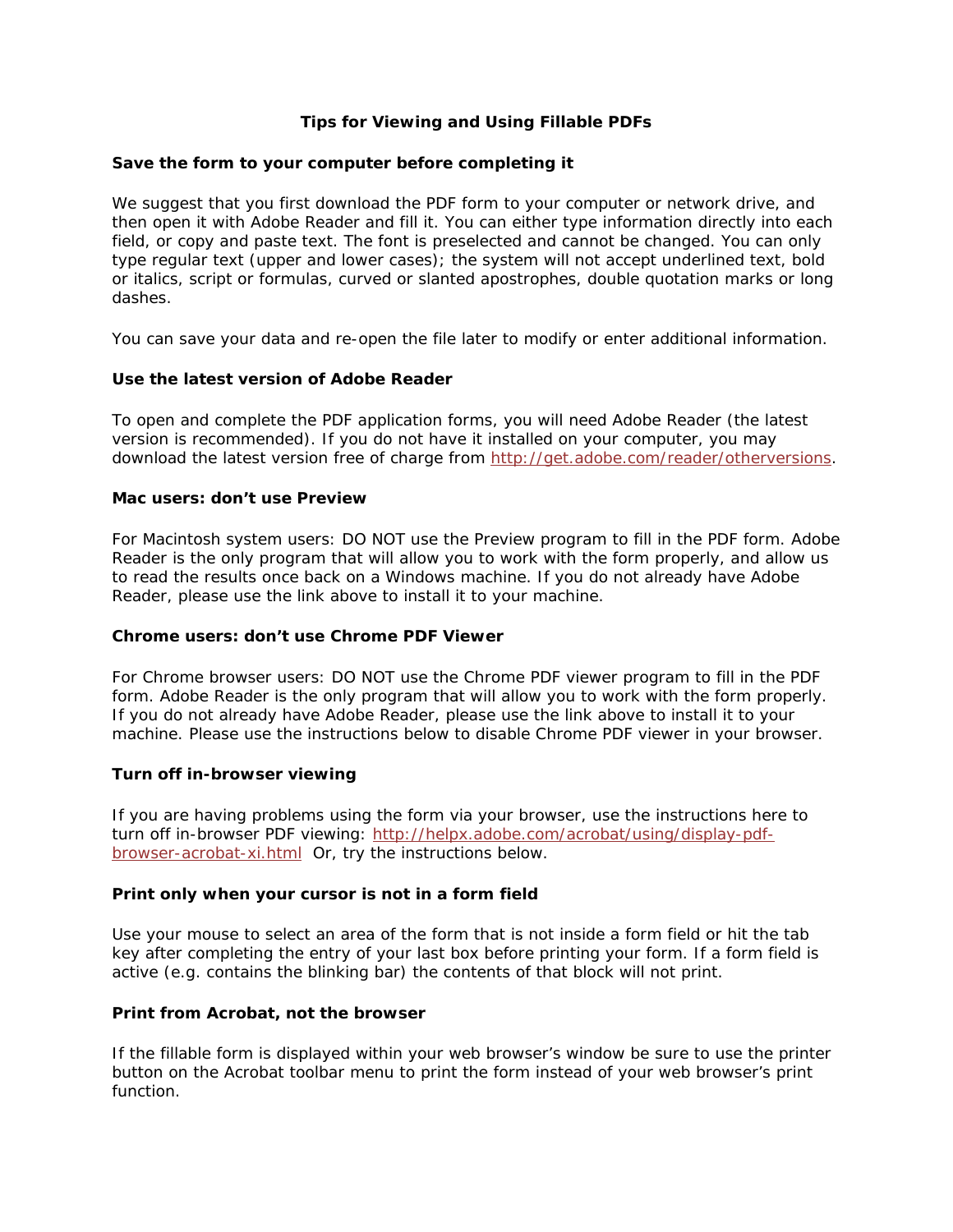## **Save the file**

If you experience problems printing PDF forms once you have filled them in, save the data file containing your information to your local drive.

# **Downloading and Saving the Form**

## **Save the form to your computer before attempting to complete it**

Fillable PDF forms may be completed and saved using **[Adobe Acrobat Reader](http://get.adobe.com/reader/otherversions/)** (this software must be loaded on your computer). To accomplish this you must first save the empty form on your own computer:

- 1. Position your cursor on the form link and click with your **right mouse button** (do not activate the link and open the form)
- 2. From the menu that pops up, select the **Save target as**… option in Internet Explorer or the **Save link as**… or similar option in another browser
- 3. You should then be prompted to choose a location to save the file
- 4. Select the location on your own computer or network and click on the **Save** button
- 5. Once saved, navigate to the file

# **Completing fillable forms**

Fill out the form and save it using Adobe Acrobat Reader:

- 1. Use the Adobe Acrobat Reader to open the empty PDF form that you saved on your own computer or network
- 2. Complete the form
- 3. On the Reader menu, go to **File > Save As**
- 4. Choose either the PDF (recommended) or Text format
- 5. You should then be prompted to choose a location to save the file
- 6. Select the location on your own computer or network and click **Save**

# **Troubleshooting**

### **Form or Field Exceeds Printed Page**

If you cannot see the complete text of what you typed, your text is too long. You must shorten your entry to the words you can see, as only visible text will be printed.

Some printers may require use of the "Shrink to Fit" printer dialog box to be checked in order to print the form on a single page.

### **A .pdf file does not open**

You clicked the link for a .pdf file and the file did not open. Adobe Reader, or equivalent software, may not be installed on your computer. Install the software and try to open the .pdf file again.

### **Unable to view or download a .pdf file using Adobe Reader**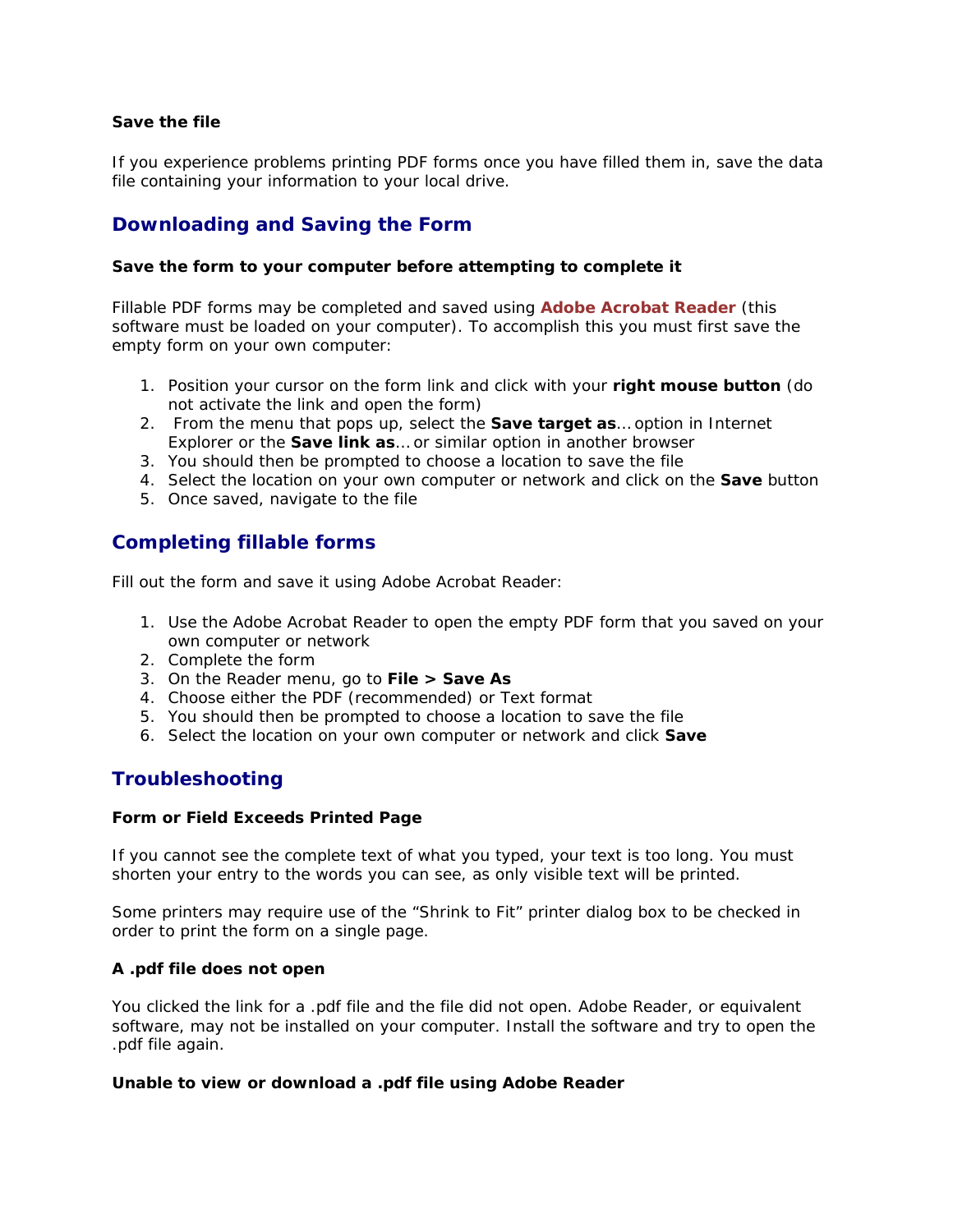You cannot view, print, or download a .pdf file in Adobe Reader. To resolve this, modify your Reader PDF viewer preferences:

- 1. Close the browser
- 2. Open Adobe Reader
- 3. On the menu bar, go to **Edit > Preferences > Internet**
- 4. Under Options, make sure that Display PDF in Browser is **not** selected The next time you click on a link to a .pdf form or publication, it will open in a separate browser window.

## **A .pdf does not print correctly or does not print at all**

You can try to resolve the problem by printing the PDF as an image.

If you are using Adobe Reader:

- 1. Click on the **print** icon
- 2. In the Print dialog box, click **Advanced**
- 3. Check the **Print As Image** checkbox
- 4. Click **OK** to close the Advanced Print Setup dialog box
- 5. Click **OK** or **Print** in the Print dialog box

If printing the PDF as an image does not resolve the problem, try the following:

- Make sure you are using the latest printer driver for your printer
- Try printing to a different printer
- Download the file again to your hard drive and print
- Refer to your printer manual for further assistance

### **Unable to use Google Chrome and Safari PDF viewers**

In some cases, the PDF viewer is embedded in the browser itself. Below are solutions for resolving problems with Google Chrome and Safari viewers.

### **Unable to use the Google Chrome PDF viewer**

The Google Chrome built-in PDF viewer may not allow you to view a PDF or access certain functionalities, or functions such as automatic calculation may not work as expected. To resolve this, follow these steps:

- 1. Open Chrome and, in the address bar, type: **chrome://plugins/**, and then press [**Enter**]
- 2. Scroll down to the **Chrome PDF Viewer**
- 3. Click the **Disable** link to prevent PDFs from loading within Chrome
- 4. Download the files onto your computer
- 5. Open them in another standalone application such as Adobe Reader

## **Unable to use the Safari PDF viewer**

The Safari built-in PDF viewer may not allow you to view a PDF or access certain functionalities. To resolve this, follow these steps: